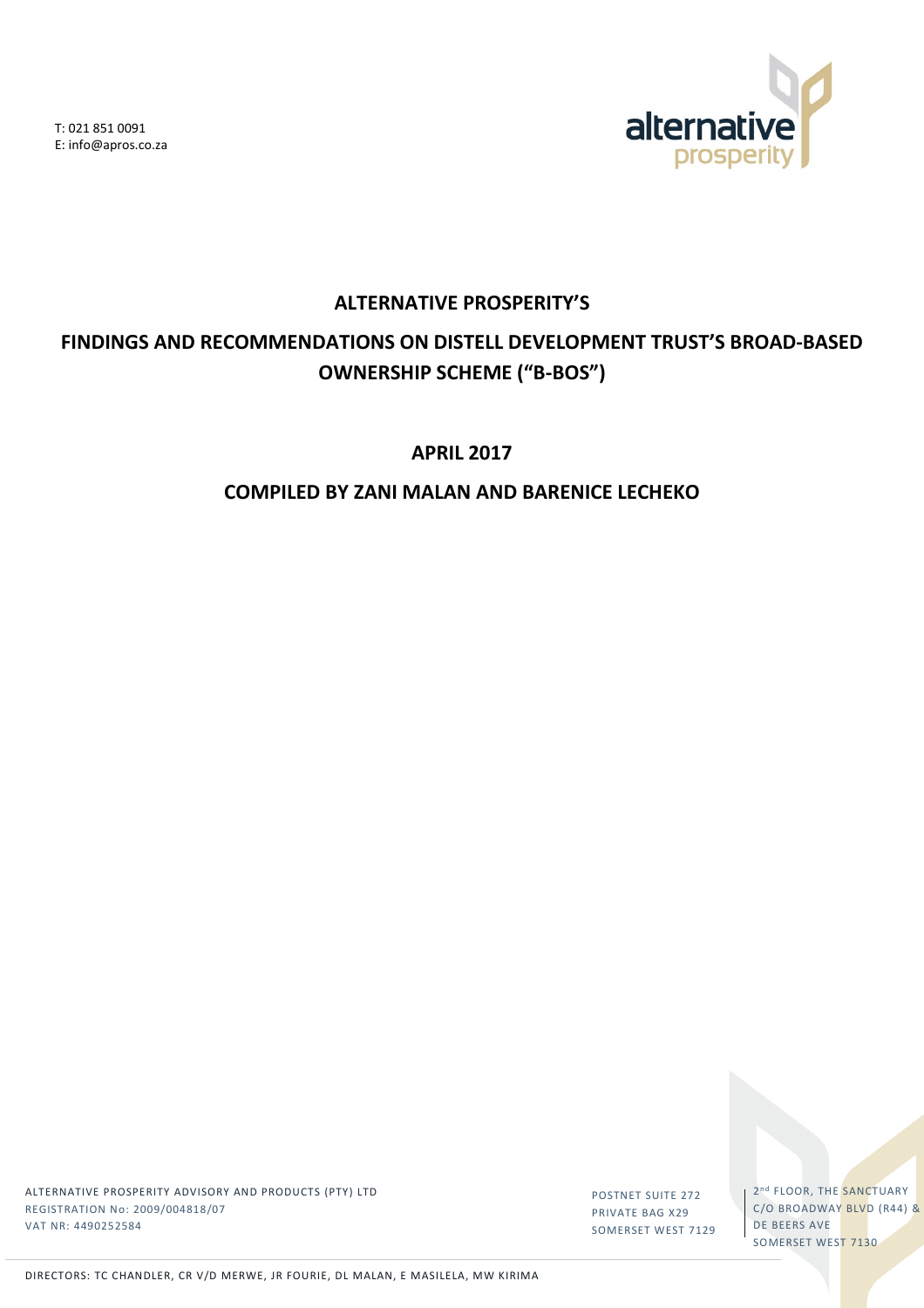### **1. SCOPE**

The scope of the work was to verify whether the DISTELL DEVELOPMENT TRUST complies with the requirements of a Broad Based Ownership Scheme (B-BOS) as set out in Code 100 of the Department of Trade and Industry's Broadbased Black Economic Empowerment (B-BBEE) Codes of Good Practice**<sup>1</sup>** . (See appendix A for B-BOS rules).

This report is a **management letter that gives feedback on our findings** as per the Independent Competent Person's Report to the management of the trust and does not in itself constitute an Independent Competent Person's report

Our reports are limited to verify whether the DISTELL DEVELOPMENT TRUST complies with the requirements of a B-BOS only and no opinion is expressed on the nature or terms of any ownership transaction entered into by DISTELL DEVELOPMENT TRUST with any party.

## **2. VERIFICATION METHODOLOGY**

Our verification work on the DISTELL DEVELOPMENT TRUST included:

- A review of the founding documents to ensure compliance with B-BOS rules;
- A review of the **financial statements**<sup>2</sup>;
- A review of availability of statutory documents and financial statements to beneficiaries;
- Review of the composition of fiduciaries;
- Calculation of management fees as defined for a B-BOS to ensure that management fees do not exceed 15%;
- Determine if at least 85% of the value of benefits allocated accrued to black people;
- Determine the value of benefits allocated accrued to black women; and
- A review of the operational capacity of the B-BOS.

 $\overline{a}$ <sup>1</sup> The *Codes of Good Practice on Broad-Based Black Economic Empowerment, issued on 11/10/2013, as per section 9(1) of the Broad-Based Black Economic Empowerment Act (53/2003).*

*<sup>2</sup> At the time of the report, the signed financial statements were not available. The financial statements provided to Alternative Prosperity are*  the draft financial statements that are under audit at the time of the report. The draft financial statements were used to verify that management *fees do not exceed 15% and that 85% of the benefits allocated to the scheme accrued to black people.*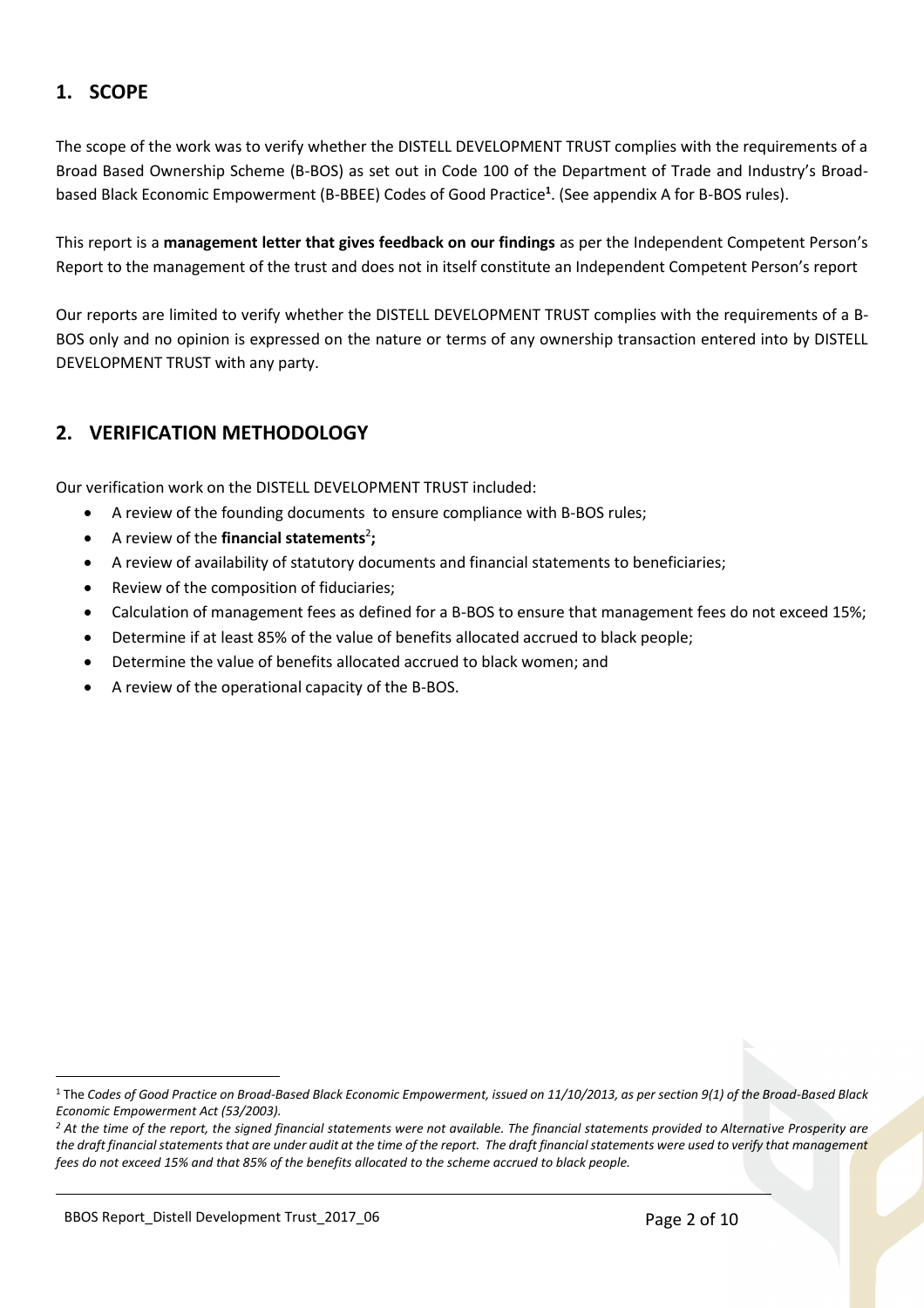

T: 021 851 0091 E: info@apros.co.za

#### **3. FINDINGS AND RECOMMENDATIONS**

This section discusses findings around statutory and operations compliance structures pertaining to requirements for a B-BOS as per Annexure 100(B) of the BEE codes. See Annexure A for list of requirements. No non-compliance issues has been found.

| No non-compliances noted.                                    |
|--------------------------------------------------------------|
| Compliant to requirement, but additional action recommended. |
| Watch point                                                  |

In our view, a risk area that the trustees should be aware of is in the rule that "The constitution of the scheme must define the Participants and the proportion of their claim to receive distributions" as discussed in section 3.3 below. Currently the Foundation complies with the requirement as it is phrased in the Codes but **recent comments from the DTI indicates that a broad definition of beneficiaries may be a risk area for BBOS in future and that they want to see specific beneficiaries named in statutory documents.** This is not a formal requirement yet, but is a DTI issue management should take note of. The largest beneficiary of the trust, Impumelelo would struggle to name all its beneficiaries due to the nature of its activities, which lends itself to benefit parts of society rather than identifiable beneficiaries.

ALTERNATIVE PROSPERITY ADVISORY AND PRODUCTS (PTY) LTD REGISTRATION No: 2009/004818/07 VAT NR: 4490252584

POSTNET SUITE 272 PRIVATE BAG X29 SOMERSET WEST 7129

2<sup>nd</sup> FLOOR, THE SANCTUARY C/O BROADWAY BLVD (R44) & DE BEERS AVE SOMERSET WEST 7130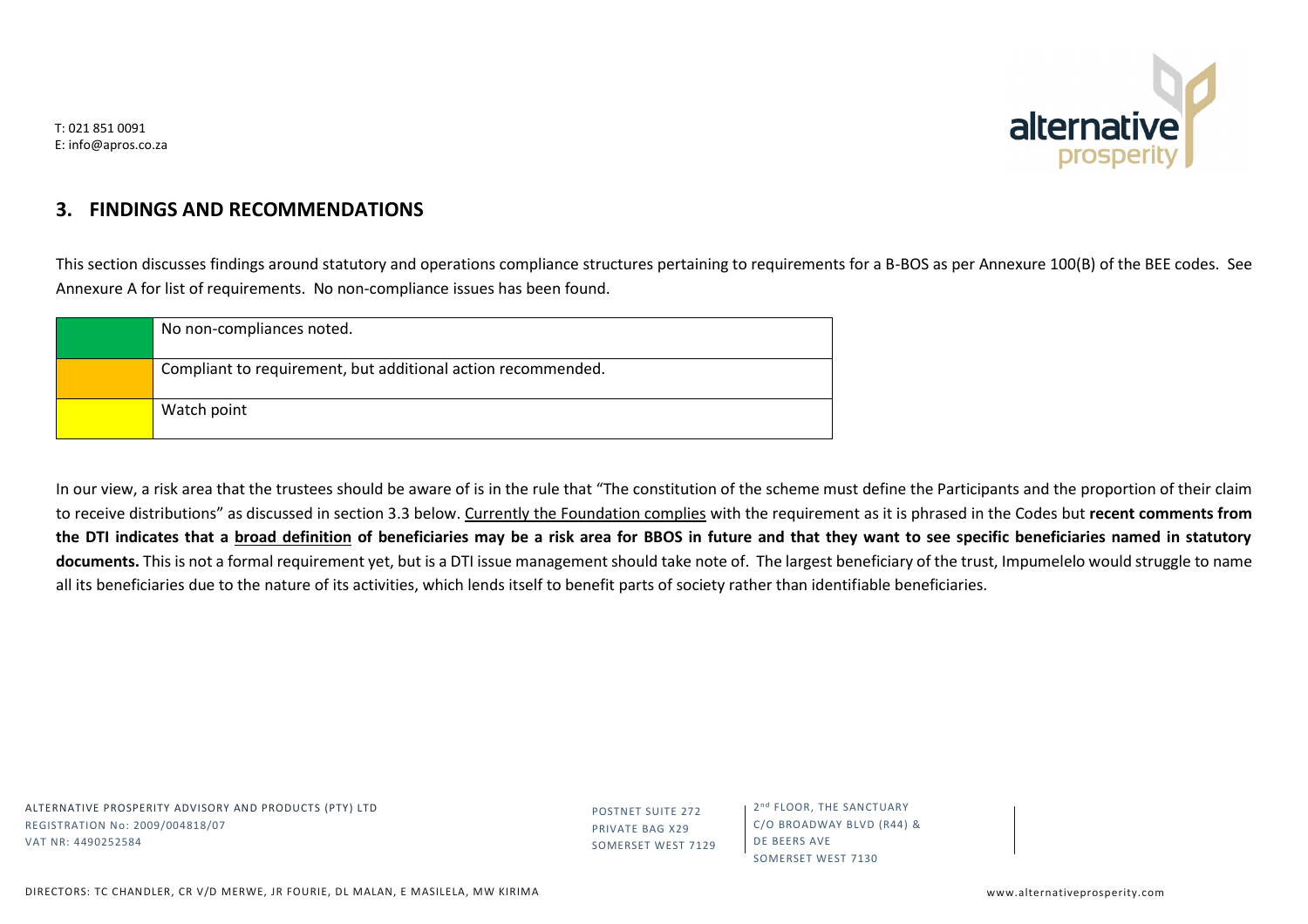|     | <b>REQUIREMENT</b>                    | <b>FINDING</b>                                                       | <b>RECOMMENDATION</b>                           |
|-----|---------------------------------------|----------------------------------------------------------------------|-------------------------------------------------|
| 3.1 | The management fees of the scheme     | The principle is entrenched in the trust deed as per section 22.1.   | Minute a decision by the trustees at each       |
|     | must not exceed 15%:                  |                                                                      | year-end of the amount of the surplus for that  |
|     |                                       | The management fees of the trust did not exceed 15% in 2016          | year that is to be allocated to                 |
|     | Management fees are defined in the    |                                                                      | projects/beneficiaries in future as required in |
|     | generic codes as "economic interest   |                                                                      | section 22.1.                                   |
|     | received by a BBOS in any year less   |                                                                      |                                                 |
|     | the amounts distributed or applied to |                                                                      | For example:                                    |
|     | beneficiaries and the amounts         |                                                                      | "In 2016 the trust had a surplus of R5,979,245. |
|     | reserved for future distribution or   |                                                                      | At least 85% of these funds is to be reserved   |
|     | application".                         |                                                                      | for distribution in future financial years, as  |
|     | Economic interest is defined as "a    |                                                                      | oppose to the management fees of the trust."    |
|     | claim against an Entity representing  |                                                                      |                                                 |
|     | a return on ownership in the entity   |                                                                      |                                                 |
|     | similar in right to a dividend right" |                                                                      |                                                 |
| 3.2 | The constitution of the scheme must   | The rules for governing economic interest is adequately captured in  |                                                 |
|     | record the rules governing any        | trust deed and more specifically in in S22.1 and 24.3.               |                                                 |
|     | portion of Economic Interest          |                                                                      |                                                 |
|     | received and reserved for future      |                                                                      |                                                 |
|     | distribution or application.          |                                                                      |                                                 |
| 3.3 | The constitution of the scheme must   | Adequately captured in 2.6.4 and 2.6.5 of trust deed.                |                                                 |
|     | define the Participants and the       | No exceptions noted.                                                 |                                                 |
|     | proportion of their claim to receive  |                                                                      |                                                 |
|     | distributions. The fiduciaries should | Fiduciaries have not discretion as to the fact that they must        |                                                 |
|     | have no discretion over this.         | distribute to at least 85% black people. The rights of black peoples |                                                 |
|     |                                       | is also protected in the amendment of the trust deed as per section  |                                                 |
|     |                                       | 28.                                                                  |                                                 |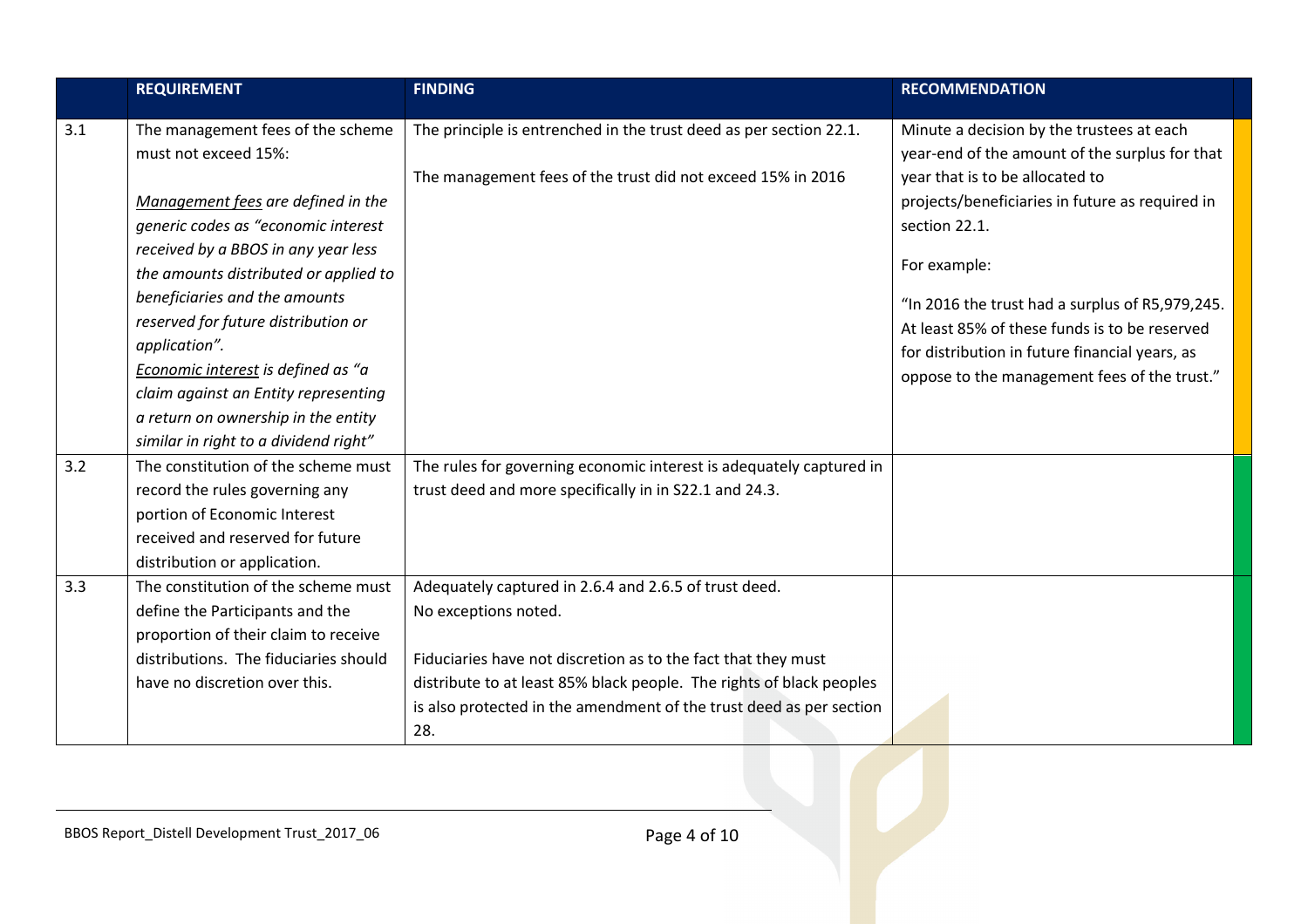|     | <b>REQUIREMENT</b>                                                                                                                                                       | <b>FINDING</b>                                                                                                                                                                                                                                                                                                                                                                                                                                            | <b>RECOMMENDATION</b>                                                                                                                                                                                                                                                                                                                                                                                                                                                                                                                                                                                                                                           |
|-----|--------------------------------------------------------------------------------------------------------------------------------------------------------------------------|-----------------------------------------------------------------------------------------------------------------------------------------------------------------------------------------------------------------------------------------------------------------------------------------------------------------------------------------------------------------------------------------------------------------------------------------------------------|-----------------------------------------------------------------------------------------------------------------------------------------------------------------------------------------------------------------------------------------------------------------------------------------------------------------------------------------------------------------------------------------------------------------------------------------------------------------------------------------------------------------------------------------------------------------------------------------------------------------------------------------------------------------|
| 3.4 | At least 85% of the value of benefits<br>allocated by the scheme must accrue<br>to Black people.                                                                         | Adequately captured in the trust deed. We've confirmed<br>compliance through:<br>• Testing samples of all project contributions made up to March<br>2017<br>• Review contracts<br>• Review management reports<br>• Review and requested confirmation of black beneficiaries<br>We confirmed that at least 95% of the value of benefits, allocated<br>by the DISTELL DEVELOPMENT TRUST accrues to black people and<br>at least 55% accrues to black women. | <b>Black female beneficiaries:</b><br>Upon contracting with any partners, the DDT<br>should agree reporting measures with regards<br>to black beneficiaries and the gender of<br>beneficiaries. DDT should request partners to<br>provide independent reports in this regards.<br>It is critical to agree these measures upfront<br>and confirm the beneficiary status of partners<br>before committing funding.<br><b>Branding:</b><br>The DDT should ensure that any projects<br>sponsored by the DDT should be branded only<br>as sponsored by the DDT and cannot be<br>branded sponsored by Distell (unless paid for<br>separately by Distell's marketing). |
| 3.5 | At least 50% of the fiduciaries of the<br>scheme must be independent<br>persons having no employment with<br>or direct or indirect beneficial<br>interest in the scheme. | According to the Masters certificate dated 7 May 2015, the trustees<br>are:<br>DC Marsden<br>L Svenson<br>L Malan<br><b>GP Dingaan</b><br>VC de Vries                                                                                                                                                                                                                                                                                                     |                                                                                                                                                                                                                                                                                                                                                                                                                                                                                                                                                                                                                                                                 |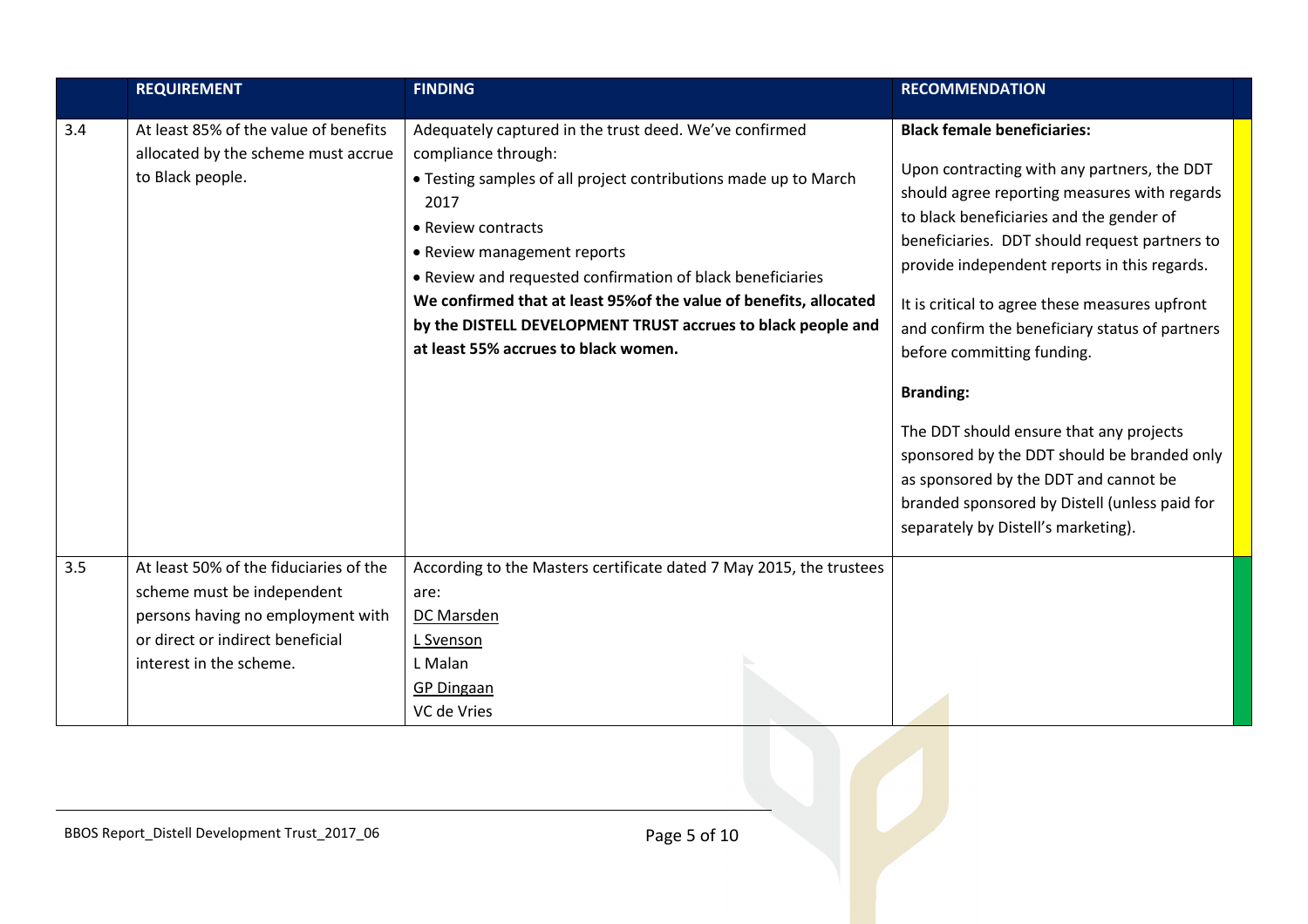| <b>REQUIREMENT</b> | <b>FINDING</b>                                                       | <b>RECOMMENDATION</b> |
|--------------------|----------------------------------------------------------------------|-----------------------|
|                    | We confirmed through discussions with management and desktop         |                       |
|                    | research that DC Marsden, L Svenson and GP Dingaan are deemed        |                       |
|                    | to be the independent directors.                                     |                       |
|                    | VC de Vries and L Malan is not Independent being employees of the    |                       |
|                    | DDT / Distell Ltd. We agree that they are not independent to the     |                       |
|                    | DDT.                                                                 |                       |
|                    | DC Marsden (Head business transformation and public affairs) and     |                       |
|                    | GP Dingaan (Investment executive) are involved with Wiphold, the     |                       |
|                    | previous BEE partner and current shareholder of Distell Group. The   |                       |
|                    | shareholding of Wiphold in Distell is not significant. We agree that |                       |
|                    | DC Marsden is independent.                                           |                       |
|                    | GP Dingaan is an Independent Director on the Board of Distell        |                       |
|                    | https://www.distell.co.za/investor-centre/directorate-and-           |                       |
|                    | executive/                                                           |                       |
|                    | It is our view that an individual that is an independent director of |                       |
|                    | Distell will also be an independent director of the BBOS, therefor   |                       |
|                    | we agree that GP Dingaan is independent.                             |                       |
|                    | D Marsden is not employed by on the board of Distell. We did not     |                       |
|                    |                                                                      |                       |
|                    | find evidence to suggest that she is not an independent trustee.     |                       |
|                    | L Svenson is amongst other also a Director of Impumelelo SI          |                       |
|                    |                                                                      |                       |
|                    | Enterprise Consulting Service (Pty) Ltd, a partner organization of   |                       |

40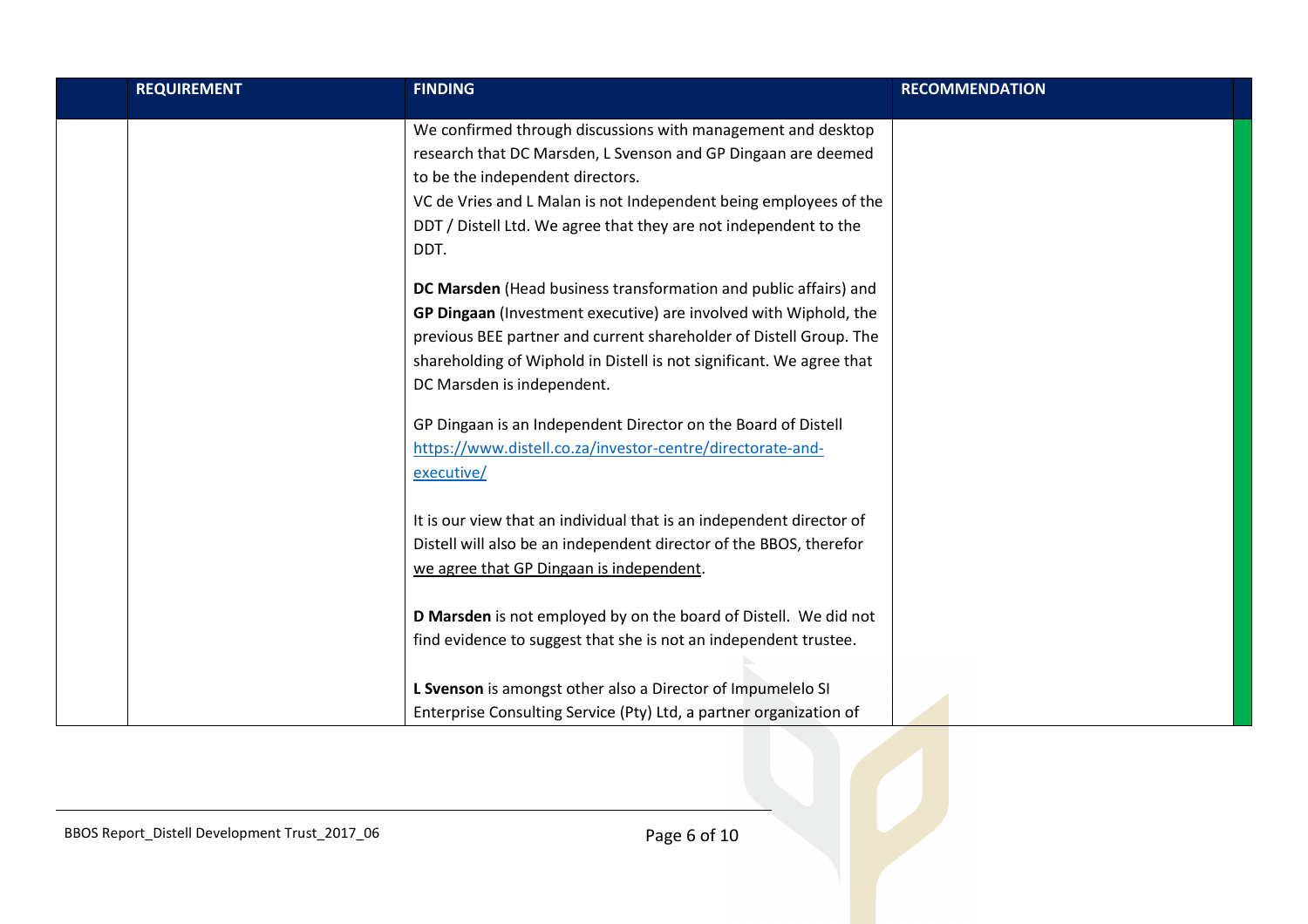|     | <b>REQUIREMENT</b>                     | <b>FINDING</b>                                                        | <b>RECOMMENDATION</b> |
|-----|----------------------------------------|-----------------------------------------------------------------------|-----------------------|
|     |                                        | Impumelelo NPO. Impumelelo received 54% of the project funds          |                       |
|     |                                        | distributed to date by DDT.                                           |                       |
|     |                                        | https://www.impumelelosi.com/about                                    |                       |
|     |                                        | We've confirmed with management of both the DDT and                   |                       |
|     |                                        | Impumelelo that L Svenson's involvement with Impumelelo is            |                       |
|     |                                        | based on her involvement with the DDT and has happened as a           |                       |
|     |                                        | result of the Sponsorship and not the other way around.               |                       |
|     |                                        | In our view L Svenson is an independent trustee of the DDT.           |                       |
| 3.6 | At least 50% of the fiduciaries of the | No exceptions noted.                                                  |                       |
|     | scheme must be Black people and at     |                                                                       |                       |
|     | least 25% must be Black women.         | 66.67% of the trustees are black, being De Vries, Dingaan and         |                       |
|     |                                        | Svenson, with both Dingaan and Svenson also being female (40%).       |                       |
| 3.7 | The chairperson of the scheme must     | L Svenson is the chairman, as elected on 18 August 2015,              |                       |
|     | be independent.                        | subsequent to this date she also chaired the meetings.                |                       |
|     |                                        |                                                                       |                       |
|     |                                        | As per 1.5 discussed above Mrs Svenson is deemed to be                |                       |
|     |                                        | independent.                                                          |                       |
| 3.8 | The constitution, or other relevant    | Section 25 of trust deed.                                             |                       |
|     | statutory documents, of the scheme     |                                                                       |                       |
|     | must be available, on request, to any  | According to management they had no requests for other                |                       |
|     | Participant in an official language in | languages than English to date.                                       |                       |
|     | which that person is familiar          |                                                                       |                       |
|     | (amended codes).                       |                                                                       |                       |
| 3.9 | The scheme fiduciaries must present    | 10.3.2. of trust deed clearly states that trustees should present the |                       |
|     | the financial reports of the scheme    | statements annually to the beneficiaries.                             |                       |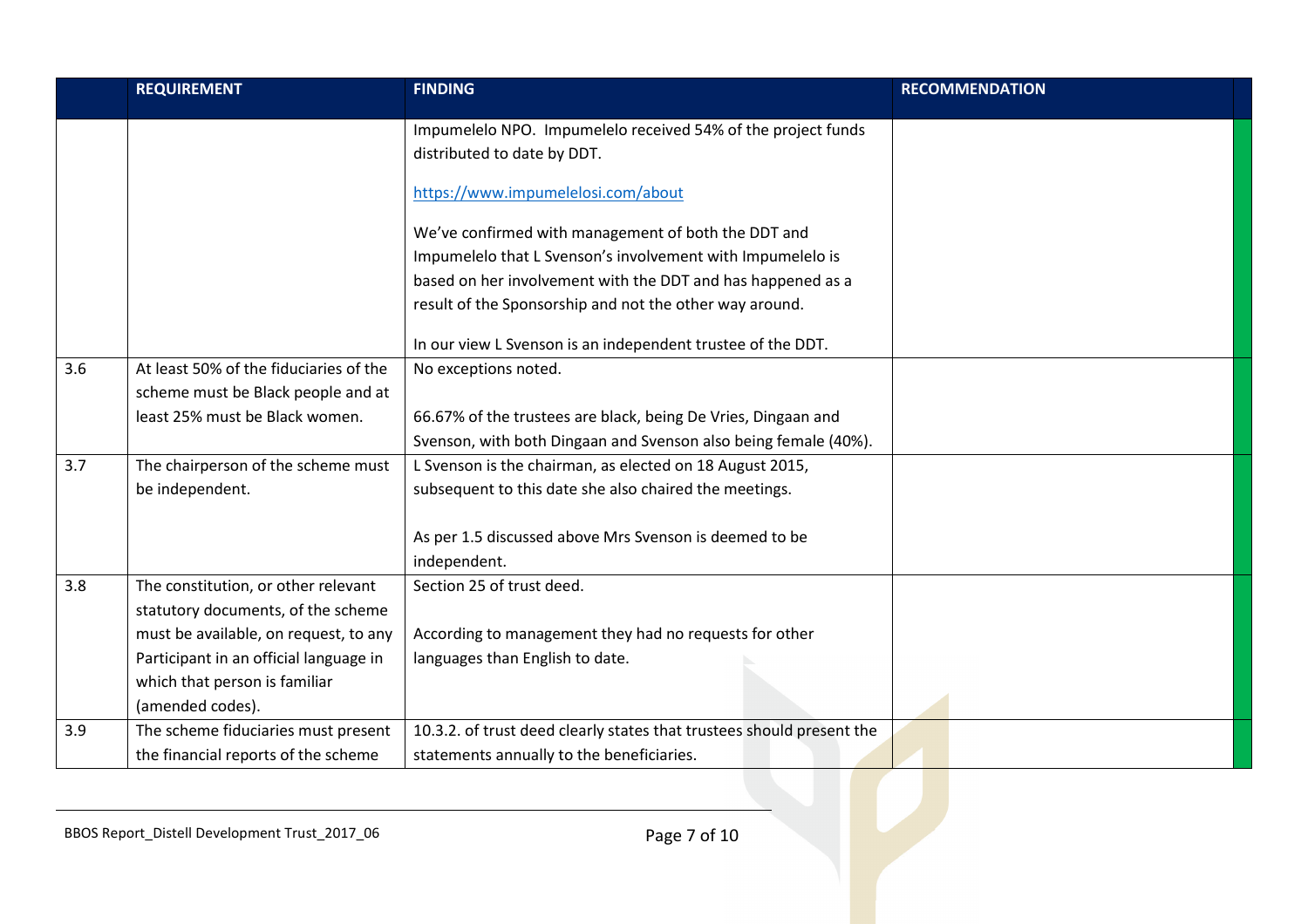|      | <b>REQUIREMENT</b>                      | <b>FINDING</b>                                                       | <b>RECOMMENDATION</b>                           |
|------|-----------------------------------------|----------------------------------------------------------------------|-------------------------------------------------|
|      | to Participants yearly at an annual     | An AGM with beneficiaries took take place on 22 June 2017. The       |                                                 |
|      | general meeting of the scheme           | agenda included discussion of the latest annual financial            |                                                 |
|      | (amended codes).                        | statements.                                                          |                                                 |
| 3.10 | On winding-up or termination of the     | 24.3 of trust deed. No exceptions noted                              |                                                 |
|      | scheme, all accumulated Economic        |                                                                      |                                                 |
|      | Interest must be transferred to the     |                                                                      |                                                 |
|      | beneficiaries or an entity with similar |                                                                      |                                                 |
|      | objectives.                             |                                                                      |                                                 |
| 3.11 | Other                                   | Unclear if the Foundation is registered as a PBO yet. A PBO that is  | This is not a B-BBEE compliance issue, but      |
|      |                                         | the beneficial owner of a dividend is exempt from dividends tax      | we'd suggest that the DDT finalise registration |
|      |                                         | under section $64F(1)(c)$ .                                          | as PBO as a matter of urgency.                  |
|      |                                         | According to the financials dividend tax was paid as follows:        | A PBO is exempt from paying dividend tax.       |
|      |                                         |                                                                      |                                                 |
|      |                                         | 2014 R612,600                                                        |                                                 |
|      |                                         | 2015 R1,356,470                                                      |                                                 |
|      |                                         | 2016 R1,404,205                                                      |                                                 |
|      |                                         | Distell, as the Founder, has the power to control the appointment    |                                                 |
|      |                                         | of trustees (Section 8 of trust deed) and Distell also has the power |                                                 |
|      |                                         | to recall any trustee from office.                                   |                                                 |
|      |                                         | This is not a non-compliance, but if used recklessly may carry       |                                                 |
|      |                                         | reputational risk for Distell and the DDT on the perceived           |                                                 |
|      |                                         | independence of the trust.                                           |                                                 |
|      |                                         | As a mitigating factor the trustee minutes shows evidence that the   |                                                 |
|      |                                         | current trustees are involved in nomination of new trustees to the   |                                                 |

40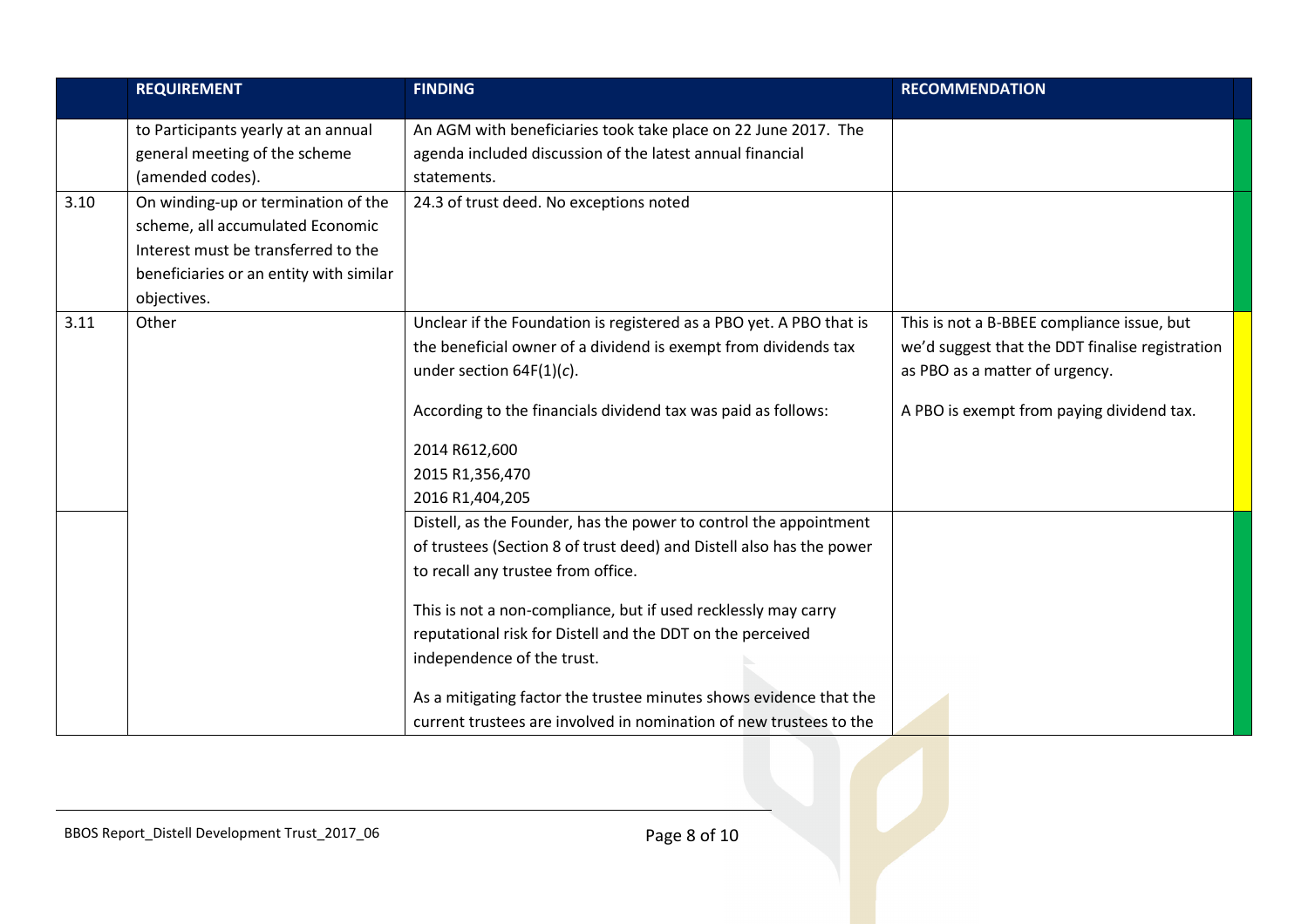| <b>REQUIREMENT</b> | <b>FINDING</b>                                                                                                                                                                                                                                                                                                                  | <b>RECOMMENDATION</b> |
|--------------------|---------------------------------------------------------------------------------------------------------------------------------------------------------------------------------------------------------------------------------------------------------------------------------------------------------------------------------|-----------------------|
|                    | board and we found no evidence that Distell is using this power to<br>frustrate the objectives of the trust.                                                                                                                                                                                                                    |                       |
|                    | In specified circumstances, the trust deed can be amended by<br>written agreement of the Founder and all of the Trustees. Refer<br>section 28.                                                                                                                                                                                  |                       |
|                    | The circumstances in which the trust deed can be amended relates<br>to preserving the nature of the trust as a vehicle for BEE<br>benefaction, and the fact that the founder and all of the trustees<br>needs to be in agreement leads us to conclude that the rights of<br>the black beneficiaries are sufficiently protected. |                       |